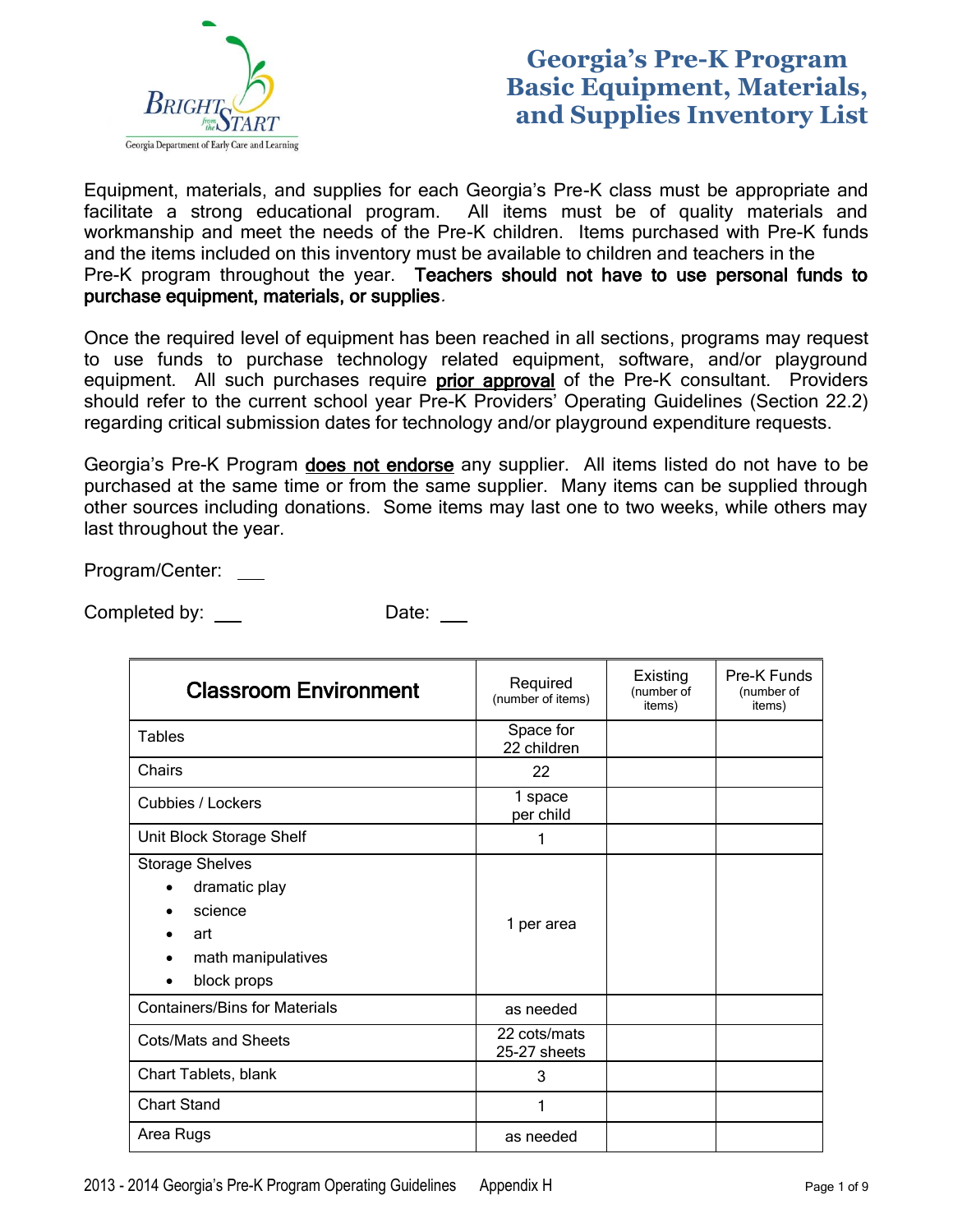| Language and Literacy                                                                                                                                                                                                                                                    | Required<br>(number of items) | Existing<br>(number of<br>items) | Pre-K Funds<br>(number of<br>items) |
|--------------------------------------------------------------------------------------------------------------------------------------------------------------------------------------------------------------------------------------------------------------------------|-------------------------------|----------------------------------|-------------------------------------|
| Book Display Shelf for forward-facing titles                                                                                                                                                                                                                             | 1                             |                                  |                                     |
| Materials to add softness: rug, pillows, lamps                                                                                                                                                                                                                           | As needed                     |                                  |                                     |
| Soft Seating, child-size (reading area)                                                                                                                                                                                                                                  | Seating for 2-<br>4 children  |                                  |                                     |
| Children's literature books, general and<br>instructionally topic-related (fantasy, nonfiction,<br>wordless, repetitive, informational, rhyming,<br>predictable, familiar sequence, repetitive phrase,<br>cumulative, multicultural, question and answer),<br>class-made | 100                           |                                  |                                     |
| Props to develop alphabetic principle<br>letter puzzles<br>$\bullet$<br>displayed alphabet<br>word cards<br>alphabet game/lotto<br>letter dominoes<br>interlocking letter cubes<br>wooden alphabet blocks<br>alphabet letter tiles<br>alphabet letter stamps             | Minimum of 3                  |                                  |                                     |
| Props to promote language development<br>puppets<br>telephones<br>walkie-talkies<br>cell phones<br>magnet stories<br>flannel board with story choices                                                                                                                    | Minimum of 3                  |                                  |                                     |
| Listening Station or headset jack with player (CD,<br>MP3 or cassette) (separate from Music Area)                                                                                                                                                                        | 1                             |                                  |                                     |
| <b>Head Sets</b>                                                                                                                                                                                                                                                         | $2 - 4$                       |                                  |                                     |
| Books with cassette recordings or CDs of stories                                                                                                                                                                                                                         | 20                            |                                  |                                     |
| Pencils, various sizes                                                                                                                                                                                                                                                   | 30                            |                                  |                                     |
| Writing instruments of various sizes<br>pens<br>markers<br>chalk<br>crayons<br>pencils<br>colored pencils                                                                                                                                                                | Minimum of 3<br>types         |                                  |                                     |
| Vocabulary cards with words/pictures                                                                                                                                                                                                                                     | 1 set                         |                                  |                                     |
| Real/found materials<br>envelopes<br>order forms                                                                                                                                                                                                                         | Minimum of 3<br>types         |                                  |                                     |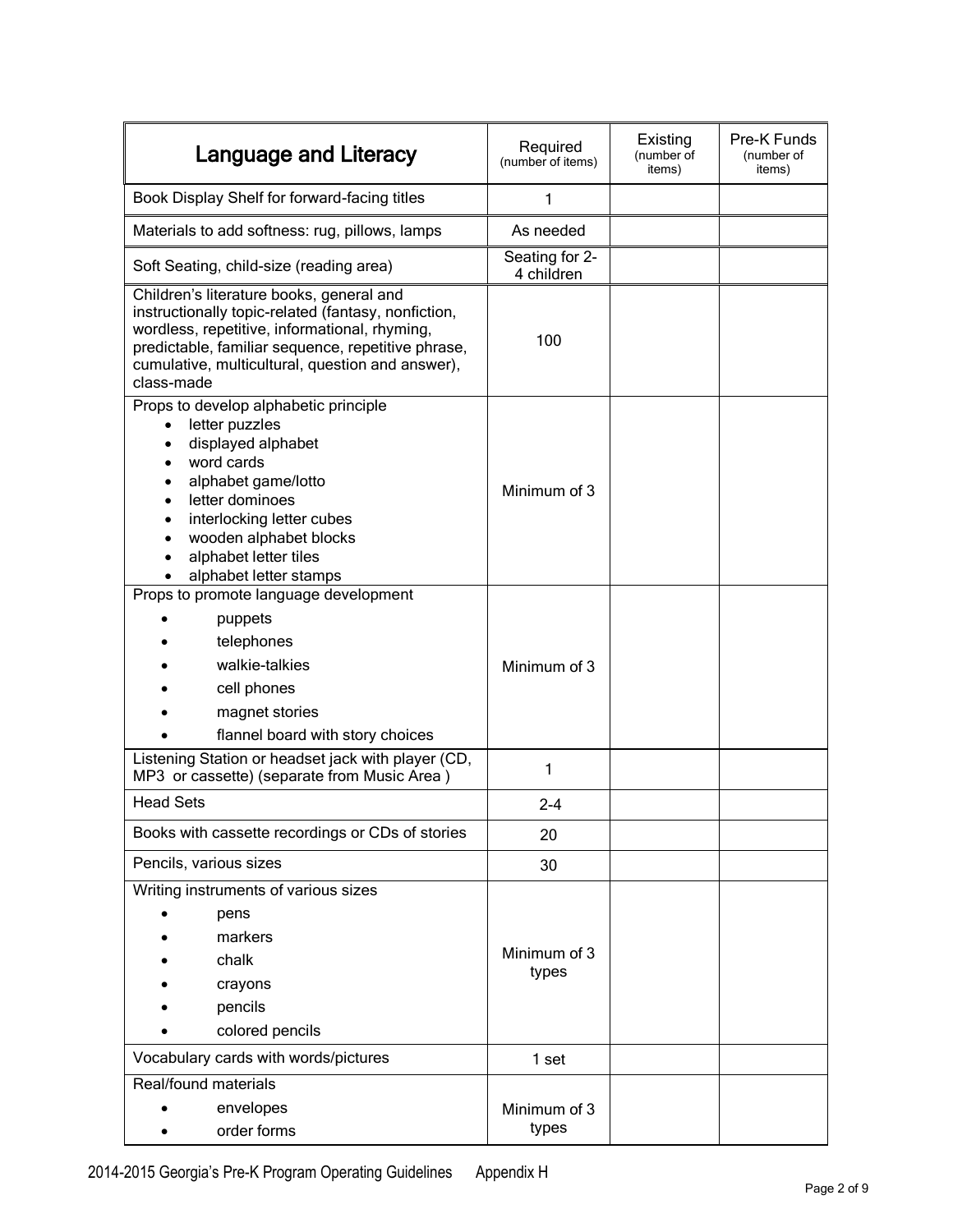|                  | greeting cards                               |              |  |
|------------------|----------------------------------------------|--------------|--|
|                  | note pads                                    |              |  |
|                  | stationery                                   |              |  |
|                  | address books                                |              |  |
|                  | phone books                                  |              |  |
|                  | typewriter                                   |              |  |
|                  | write and wipe cards/boards                  |              |  |
| Paper            |                                              |              |  |
|                  | lined                                        |              |  |
|                  | unlined                                      | Minimum of 3 |  |
|                  | Journals                                     | types        |  |
|                  | drawing paper                                |              |  |
|                  | tablets                                      |              |  |
| picture and name | Name cards of children in the classroom with | 1 set        |  |

| <b>Dramatic Play</b>                                                                                                                                                                              | Required<br>(number of items)             | Existing<br>(number of<br>items) | Pre-K Funds<br>(number of<br>items) |
|---------------------------------------------------------------------------------------------------------------------------------------------------------------------------------------------------|-------------------------------------------|----------------------------------|-------------------------------------|
| Wooden housekeeping furniture<br>sink<br>stove<br>refrigerator<br>hutch                                                                                                                           | Minimum of 3                              |                                  |                                     |
| <b>Sturdy Clothing Storage Rack</b>                                                                                                                                                               | 1                                         |                                  |                                     |
| Wooden Table and Chairs, child-size                                                                                                                                                               | 1 set                                     |                                  |                                     |
| <b>Dolls</b>                                                                                                                                                                                      | Minimum of 5                              |                                  |                                     |
| Quality Dress-Up Clothes for boys and girls                                                                                                                                                       | 3 types for<br>boys; 3 types<br>for girls |                                  |                                     |
| Full-length Mirror                                                                                                                                                                                | 1                                         |                                  |                                     |
| Props for kitchen play<br>eating utensils<br>dishes<br>pots and pans<br>pretend food<br>cooking utensils (rolling pin, egg beaters,<br>wooden/plastic spoons, spatula, spaghetti<br>server, etc.) | Minimum of 3<br>kinds of props            |                                  |                                     |
| Child-size props for cleaning play<br>dish cloths/towels<br>sponges<br>mop and bucket<br>broom and dust pan                                                                                       | Minimum of 3<br>kinds of props            |                                  |                                     |

2014-2015 Georgia's Pre-K Program Operating Guidelines Appendix H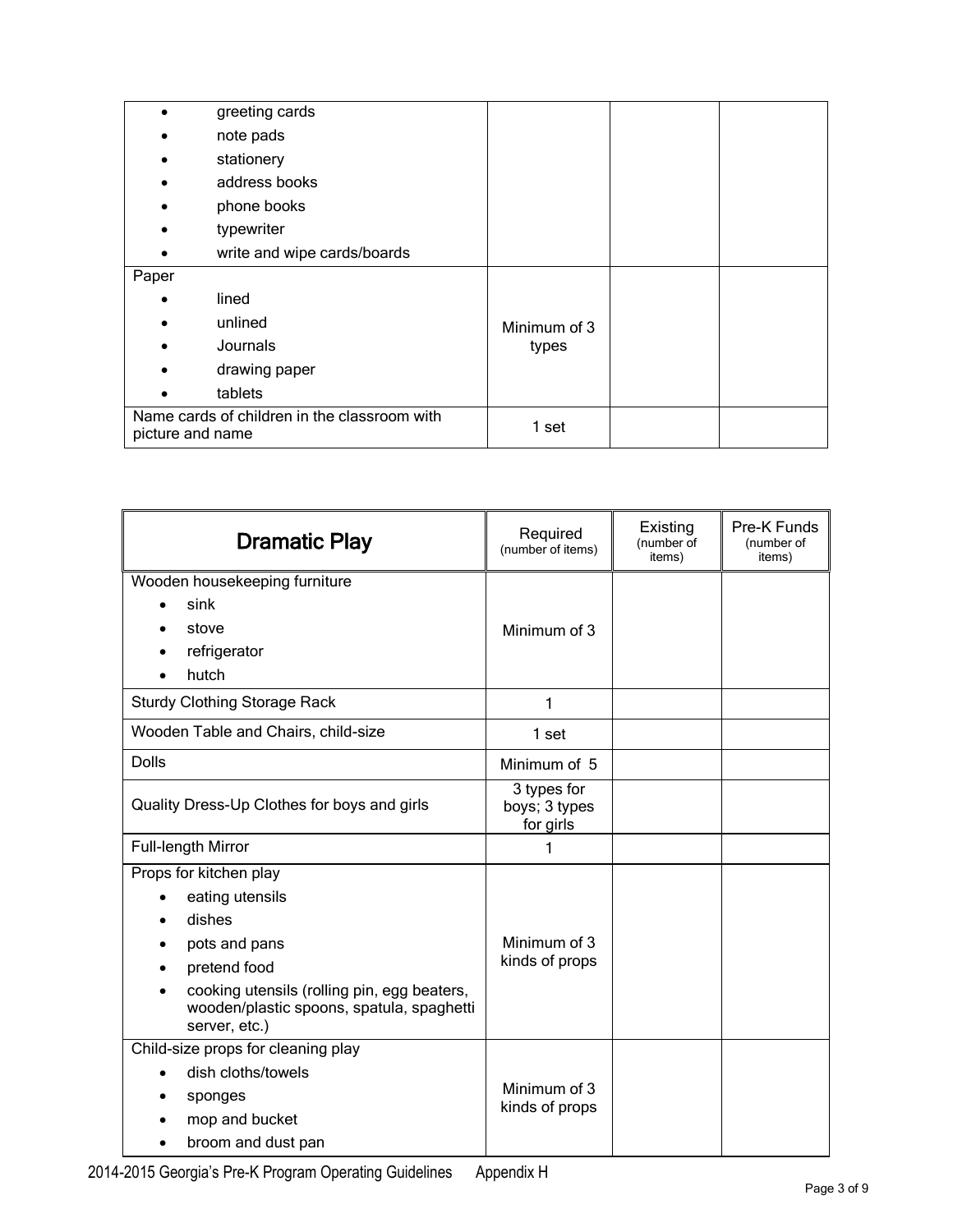| child-size vacuum cleaner/sweeper<br>$\bullet$                                                                                                   |                                           |  |
|--------------------------------------------------------------------------------------------------------------------------------------------------|-------------------------------------------|--|
| Props/furniture for pretend play with dolls<br>bed or cradle<br>high chair<br>blankets<br>bottles<br>diaper bag                                  | Minimum of 3<br>kinds of props            |  |
| baby clothes<br>Collection of empty containers (cereal/food boxes,<br>detergent/spice/juice bottles, milk carton, etc.)                          | variety                                   |  |
| Additional housekeeping accessories<br>child-size ironing board/iron<br>telephone<br>cash register<br>clocks/timers<br>pet dishes                | Minimum of 3<br>additional<br>accessories |  |
| Prop Box(es) for dramatic play theme(s) (grocery<br>store, restaurant, doctor's office, dentist's office,<br>veterinarian's office, beauty shop) | Variety;<br>1 accessible                  |  |

| <b>Blocks and Accessories</b>                                         | Required<br>(number of items) | Existing<br>(number of<br>items) | Pre-K Funds<br>(number of<br>items) |
|-----------------------------------------------------------------------|-------------------------------|----------------------------------|-------------------------------------|
| Wood unit blocks, various shapes, standard size                       | 200-250 blocks                |                                  |                                     |
| Large (ages 4 and up) wooden hollow blocks<br>11"L x 11" W x 5 1/2" H | 20-30 blocks                  |                                  |                                     |
| <b>Block accessories</b>                                              |                               |                                  |                                     |
| vehicles                                                              |                               |                                  |                                     |
| farm animals                                                          |                               |                                  |                                     |
| ocean animals                                                         | Minimum of 3                  |                                  |                                     |
| zoo animals                                                           | sets                          |                                  |                                     |
| dinosaurs                                                             |                               |                                  |                                     |
| traffic signs                                                         |                               |                                  |                                     |
| block play people                                                     |                               |                                  |                                     |
| Real/Found materials                                                  |                               |                                  |                                     |
| egg cartons                                                           |                               |                                  |                                     |
| PVC pipe                                                              | Minimum of 2                  |                                  |                                     |
| cups                                                                  | types                         |                                  |                                     |
| cardboard tubes                                                       |                               |                                  |                                     |
| other                                                                 |                               |                                  |                                     |
| <b>Additional Blocks</b>                                              |                               |                                  |                                     |
| large plastic blocks                                                  | Minimum of 1                  |                                  |                                     |
| cardboard blocks                                                      | type; 10-20<br>blocks         |                                  |                                     |
| foam blocks                                                           |                               |                                  |                                     |

ř.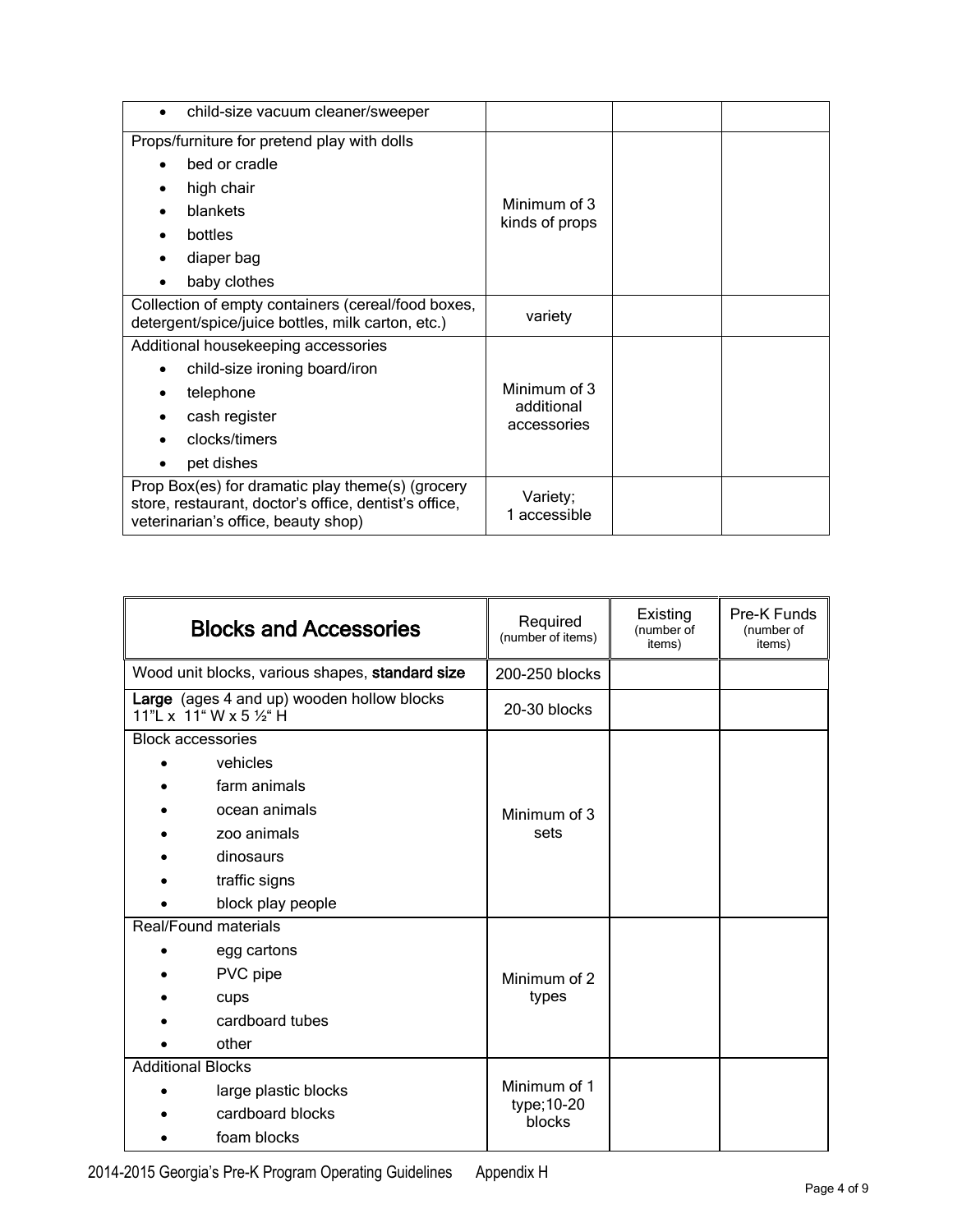| <b>Math Concepts</b><br>Manipulative/Fine Motor                                                           | Required<br>(number of items) | Existing<br>(number of<br>items) | Pre-K Funds<br>(number of<br>items) |
|-----------------------------------------------------------------------------------------------------------|-------------------------------|----------------------------------|-------------------------------------|
| Counting materials                                                                                        |                               |                                  |                                     |
| inter-locking cubes                                                                                       |                               |                                  |                                     |
| number cubes/rods                                                                                         | Minimum of 3/                 |                                  |                                     |
| quiet counters                                                                                            | 250 pieces per                |                                  |                                     |
| double-sided counters                                                                                     | type                          |                                  |                                     |
| theme-related counters                                                                                    |                               |                                  |                                     |
| Sorting materials                                                                                         |                               |                                  |                                     |
| dinosaurs                                                                                                 |                               |                                  |                                     |
| transportation                                                                                            | Minimum of 3/                 |                                  |                                     |
| fruit                                                                                                     | 100 pieces per                |                                  |                                     |
| animals                                                                                                   | type                          |                                  |                                     |
| buttons                                                                                                   |                               |                                  |                                     |
| theme-related sorting materials                                                                           |                               |                                  |                                     |
| Shape recognition materials                                                                               |                               |                                  |                                     |
| pattern blocks                                                                                            |                               |                                  |                                     |
| attribute blocks                                                                                          | Minimum of 3/                 |                                  |                                     |
| parquetry blocks                                                                                          | 100 pieces per<br>type        |                                  |                                     |
| lacing shapes                                                                                             |                               |                                  |                                     |
| shapes puzzle                                                                                             |                               |                                  |                                     |
| Hand-eye coordination materials                                                                           |                               |                                  |                                     |
| large/small colored beads of various<br>shapes and laces                                                  |                               |                                  |                                     |
| pegs and peg boards                                                                                       | Minimum of 3<br>types/100     |                                  |                                     |
| lacing cards and laces                                                                                    | pieces per type               |                                  |                                     |
| inter-locking manipulatives in a<br>variety of shapes and sizes that fit<br>together, etc.                |                               |                                  |                                     |
| Scales (food, balance, bath)                                                                              | 1                             |                                  |                                     |
| Measuring tools (rulers, tape measures)                                                                   | 1                             |                                  |                                     |
| Time keepers (egg/kitchen timer, hour glass,<br>stopwatch)                                                | 1                             |                                  |                                     |
| Real/found materials                                                                                      |                               |                                  |                                     |
| buttons                                                                                                   |                               |                                  |                                     |
| bottle caps/ tops                                                                                         | Minimum of 2                  |                                  |                                     |
| rocks                                                                                                     | types                         |                                  |                                     |
| dice                                                                                                      |                               |                                  |                                     |
| other                                                                                                     |                               |                                  |                                     |
| Assortment of puzzles of varying levels of difficulty<br>and number of pieces<br>(knobbed, wooden, floor) | Minimum of<br>24/ 3 types     |                                  |                                     |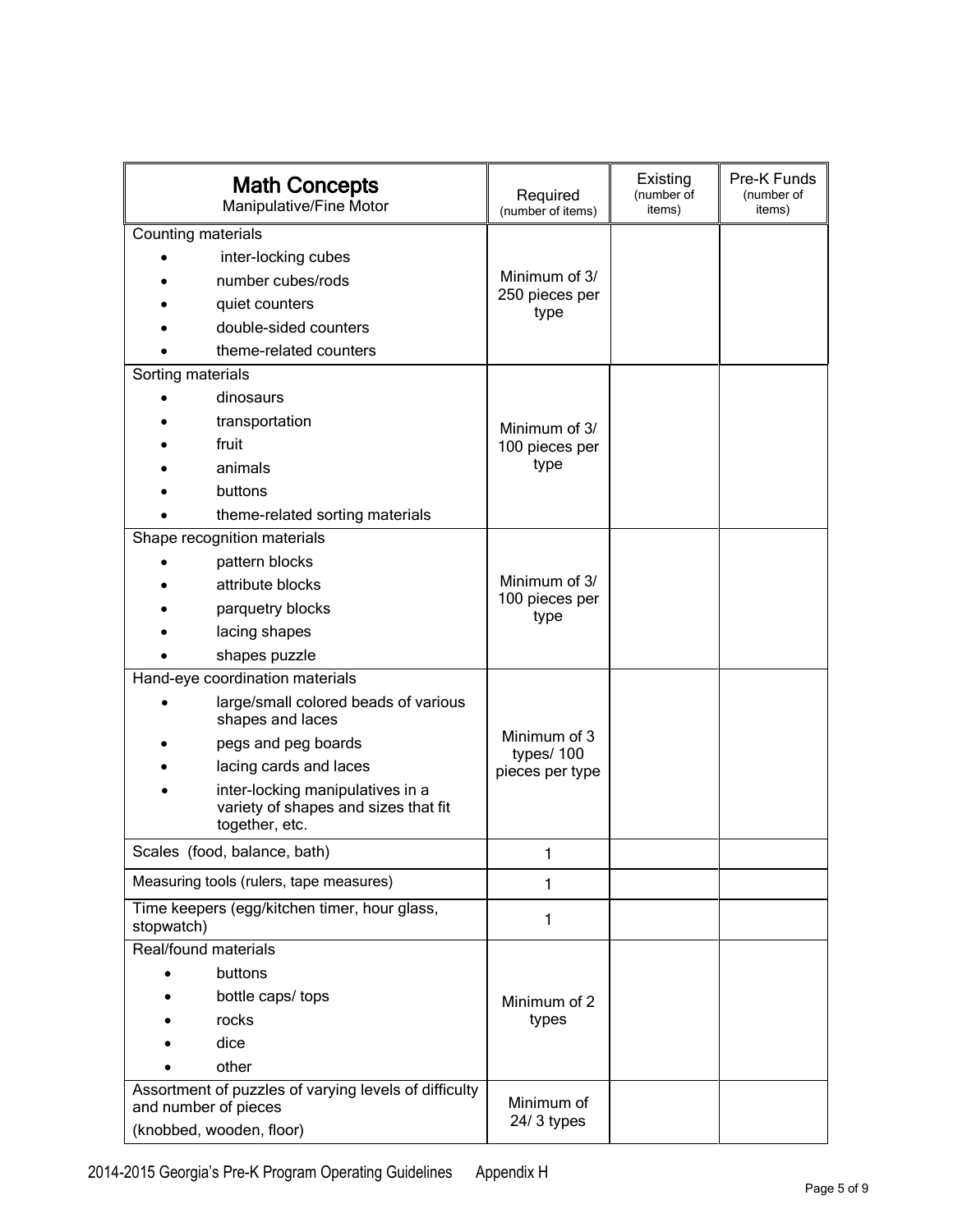| Games     |                  |              |  |
|-----------|------------------|--------------|--|
| $\bullet$ | dominoes         |              |  |
| $\bullet$ | number bingo     |              |  |
| $\bullet$ | matching games   | Minimum of 3 |  |
| $\bullet$ | counting games   | types        |  |
| $\bullet$ | patterning games |              |  |
| $\bullet$ | folder games     |              |  |
|           |                  |              |  |

| <b>Science</b><br>Sensory                                                                      | Required<br>(number of items)   | Existing<br>(number of<br>items) | Pre-K Funds<br>(number of<br>items) |
|------------------------------------------------------------------------------------------------|---------------------------------|----------------------------------|-------------------------------------|
| Sturdy sensory (sand and water) table with top,<br>that accommodates four children at one time | 1                               |                                  |                                     |
| Sensory table materials                                                                        |                                 |                                  |                                     |
| sand                                                                                           |                                 |                                  |                                     |
| beans                                                                                          |                                 |                                  |                                     |
| rice                                                                                           |                                 |                                  |                                     |
| pasta                                                                                          | as needed for<br>monthly change |                                  |                                     |
| dirt                                                                                           |                                 |                                  |                                     |
| rock salt                                                                                      |                                 |                                  |                                     |
| Other materials suitable for scooping<br>and pouring                                           |                                 |                                  |                                     |
| Items for digging, scooping, pouring                                                           |                                 |                                  |                                     |
| <b>SCOODS</b>                                                                                  |                                 |                                  |                                     |
| ladles                                                                                         |                                 |                                  |                                     |
| sifters                                                                                        | Minimum of 3                    |                                  |                                     |
| strainers                                                                                      | types                           |                                  |                                     |
| spoons                                                                                         |                                 |                                  |                                     |
| measuring cups                                                                                 |                                 |                                  |                                     |

| <b>Science</b><br>General                                                                                                                                             | Required<br>(number of items) | Existing<br>(number of<br>items) | Pre-K Funds<br>(number of<br>items) |
|-----------------------------------------------------------------------------------------------------------------------------------------------------------------------|-------------------------------|----------------------------------|-------------------------------------|
| Basic materials<br>magnets/items to attract and repel<br>$\bullet$<br>binoculars<br>٠<br>magnifying glasses<br>$\bullet$<br>prisms<br>٠<br>color paddles<br>$\bullet$ | Minimum of 3<br>types         |                                  |                                     |
| Living thing to care for (plant, pet)                                                                                                                                 |                               |                                  |                                     |
| Discovery experience materials<br>matching sounds<br>$\bullet$                                                                                                        | Minimum of 3                  |                                  |                                     |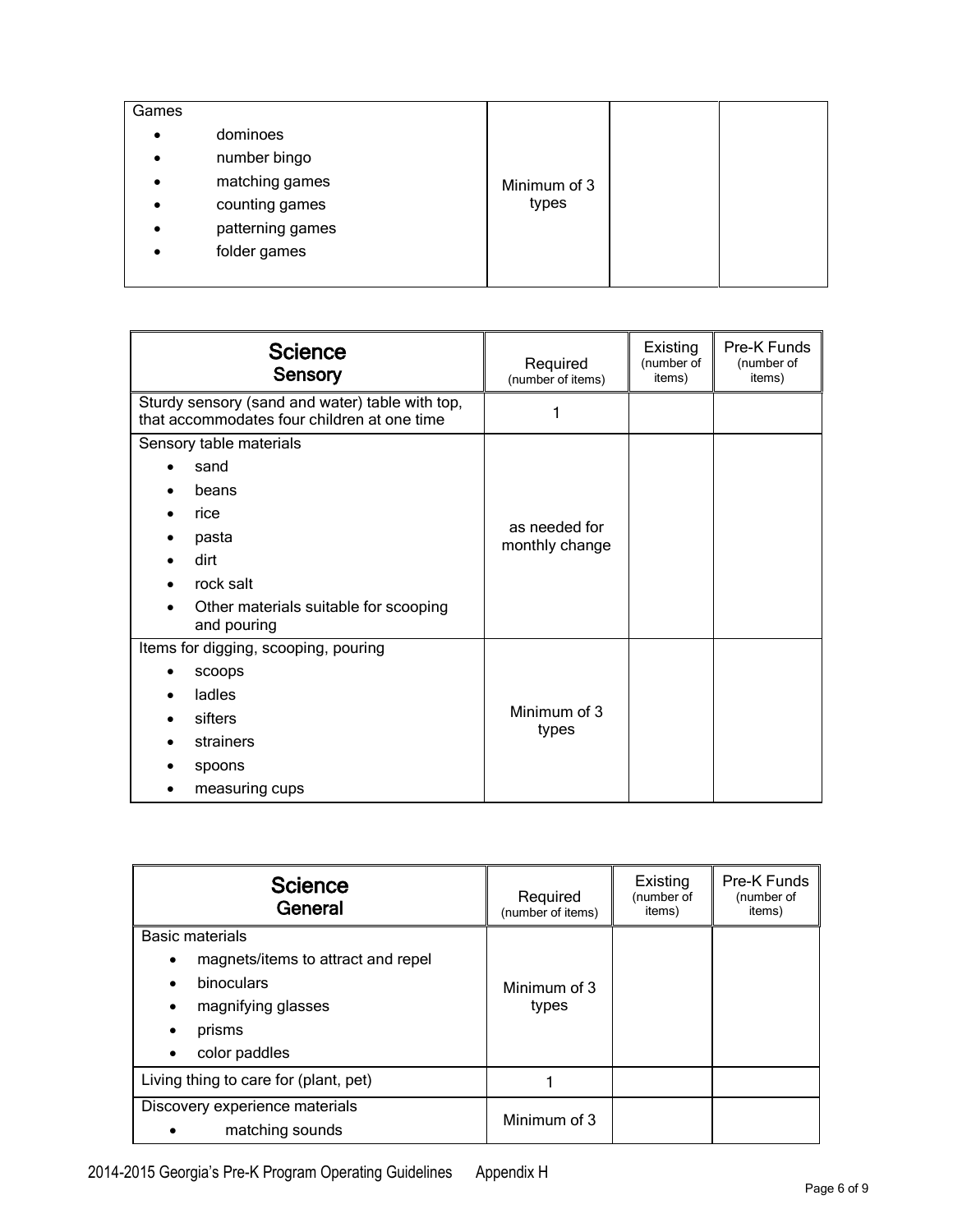| identifying scents                      |              |  |
|-----------------------------------------|--------------|--|
| feely bags                              |              |  |
| sequencing cards                        |              |  |
| gears                                   |              |  |
| discovery tubes/sensory bottles         |              |  |
| tools for simple science experiments    |              |  |
| health/nutrition games                  |              |  |
| animal bingo                            |              |  |
| Science/nature pictures and collections |              |  |
| sea shells                              |              |  |
| pine cones                              | Minimum of 2 |  |
| feathers                                | sets or      |  |
| rocks                                   | collections  |  |
| mineral samples                         |              |  |
| other natural materials                 |              |  |

| <b>Arts</b><br>General                                             | Required<br>(number of items) | Existing<br>(number of<br>items) | Pre-K Funds<br>(number of<br>items) |
|--------------------------------------------------------------------|-------------------------------|----------------------------------|-------------------------------------|
| Table and 4 Chairs, child-size                                     | 1 set                         |                                  |                                     |
| Paint Easel, full-sized (holds 16x22 or 18x24<br>paper)            | 2-4 spaces                    |                                  |                                     |
| Drying rack or space                                               |                               |                                  |                                     |
| Child-Safety Scissors, left/right                                  | 8 pair                        |                                  |                                     |
| Dough/Clay Tools (rolling pins, cookie cutters,<br>wooden hammers) | variety                       |                                  |                                     |
| Brushes, various sizes                                             | 6-8, as needed                |                                  |                                     |
| <b>Paint Smocks</b>                                                | 2-4, as needed                |                                  |                                     |
| Paint Cups                                                         | 12                            |                                  |                                     |

| Arts<br>Consumables                                                 | Required<br>(number of items) | Existing<br>(number of<br>items) | Pre-K Funds<br>(number of<br>items) |
|---------------------------------------------------------------------|-------------------------------|----------------------------------|-------------------------------------|
| Crayons, various sizes, basic eight (8) colors and<br>people colors | 160                           |                                  |                                     |
| Markers, various sizes, basic eight (8) colors and<br>people colors | 160                           |                                  |                                     |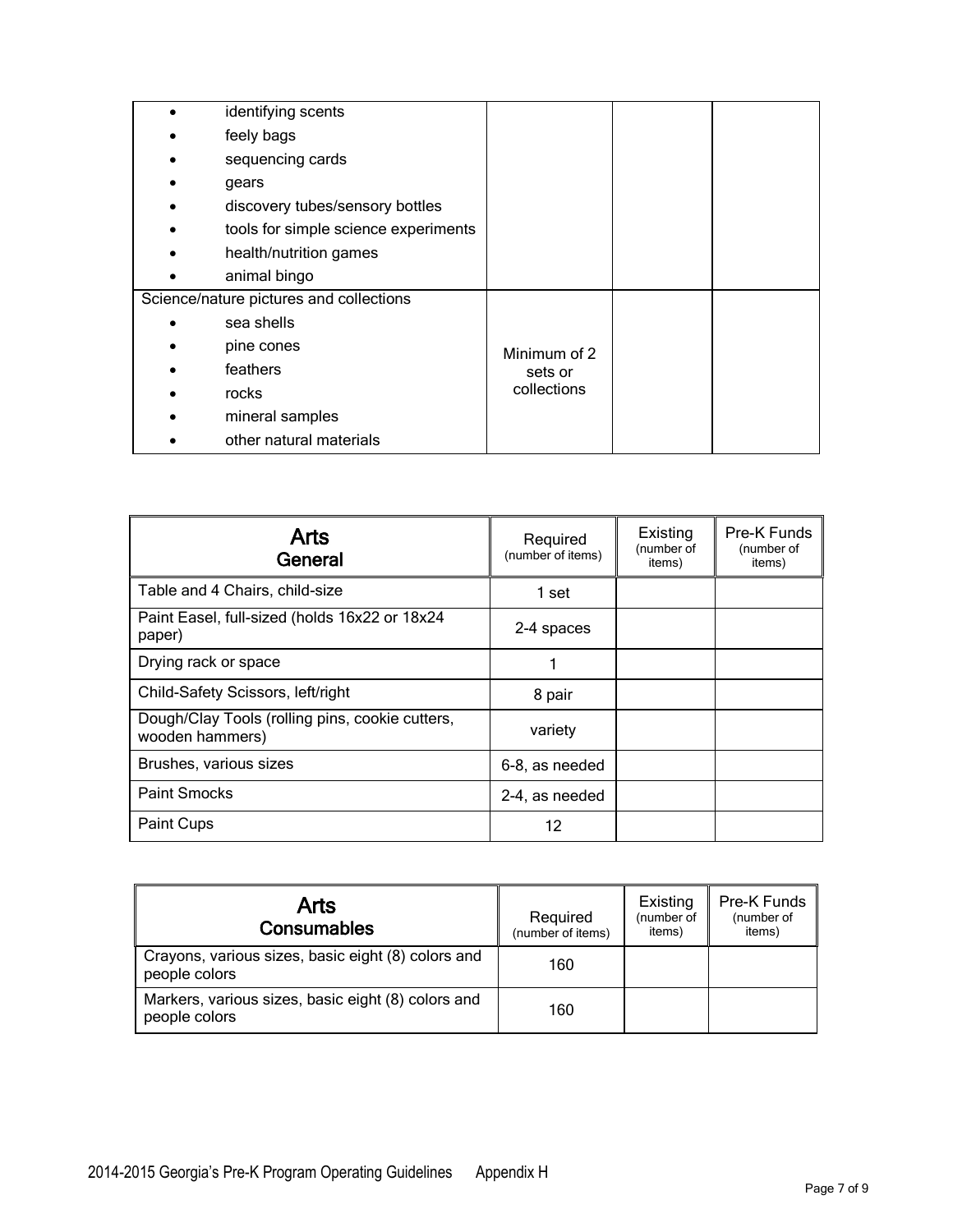| Paper of different sizes, colors, textures                                                                                          |                                                  |  |
|-------------------------------------------------------------------------------------------------------------------------------------|--------------------------------------------------|--|
| construction                                                                                                                        |                                                  |  |
| tissue                                                                                                                              |                                                  |  |
| white                                                                                                                               | At least one                                     |  |
| manila                                                                                                                              | ream of                                          |  |
| newsprint                                                                                                                           | 3 types                                          |  |
| foil                                                                                                                                |                                                  |  |
| wax                                                                                                                                 |                                                  |  |
| <b>Collage Materials</b>                                                                                                            |                                                  |  |
| sequins                                                                                                                             |                                                  |  |
| pom-poms                                                                                                                            |                                                  |  |
| yarn                                                                                                                                |                                                  |  |
| pipe cleaners                                                                                                                       | Minimum of 3                                     |  |
| fabric scraps                                                                                                                       | types                                            |  |
| buttons                                                                                                                             |                                                  |  |
| cotton balls                                                                                                                        |                                                  |  |
| feathers                                                                                                                            |                                                  |  |
| foam pieces                                                                                                                         |                                                  |  |
| Play dough: red, yellow, green, blue, and orange                                                                                    | 1 container<br>per color                         |  |
| Glue Bottles, small and refillable                                                                                                  | 8                                                |  |
| Liquid Tempera Paint                                                                                                                | 1 gallon<br>per color,<br>Minimum of 3<br>colors |  |
| Easel Paper, 18x24 or 16x22                                                                                                         | 2 reams                                          |  |
| Materials for three-dimensional creations<br>small boxes<br>coffee filters<br>straws<br>paper plates<br>pie plates<br>pipe cleaners | Minimum of 3<br>types                            |  |
| cardboard tubes                                                                                                                     |                                                  |  |

| <b>Music</b>                                                                | Required<br>(number of items) | Existing<br>(number of<br>items) | Pre-K Funds<br>(number of<br>items) |
|-----------------------------------------------------------------------------|-------------------------------|----------------------------------|-------------------------------------|
| Record Player / CD Player / Tape Player<br>(separate from listening center) |                               |                                  |                                     |
| <b>Musical Props</b>                                                        |                               |                                  |                                     |
| scarves<br>$\bullet$                                                        | Minimum of 2                  |                                  |                                     |
| ribbons<br>$\bullet$                                                        | types/22 per                  |                                  |                                     |
| streamers<br>$\bullet$                                                      | prop                          |                                  |                                     |
| bean bags                                                                   |                               |                                  |                                     |